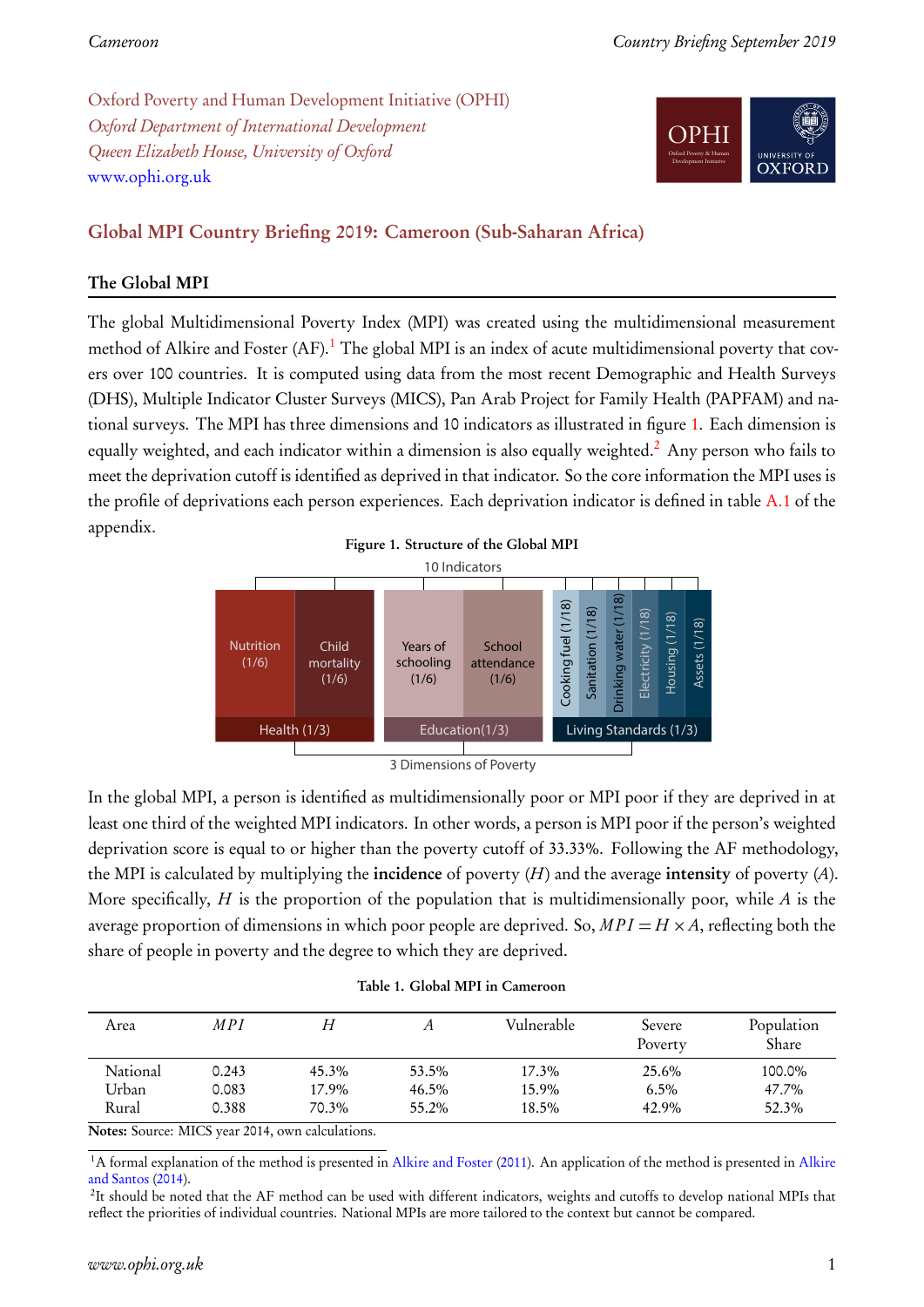<span id="page-1-1"></span>

Figure 2. Headcount Ratios by Poverty Measures

Notes: Source for global MPI: MICS, year 2014, own calculations. Monetary poverty measures are the most recent estimates from World Bank [\(Azevedo,](#page-9-2) [2011\)](#page-9-2). poverty measures are the most recent estimates from world Bank (122 vedd), 2011.<br>Monetary poverty measure refer to 2014 (\$1.90 a day), 2014 (\$3.10 a day), and 2014 (national measure).

A headcount ratio is also estimated for two other ranges of poverty cutoffs. A person is identified as vulnerable to poverty if they are deprived in 20–33.33% of the weighted indicators. Concurrently, a person is identified as living in severe poverty if they are deprived in 50–100% of the weighted indicators. A summary of the global MPI statistics are presented in table [1](#page-0-3) for national, rural and urban areas.

A brief methodological note is published following each round of global MPI update. For this round please refer to [Alkire](#page-9-3) et al. [\(2019\)](#page-9-3). The note explains the methodological adjustments that were made while revising and standardizing indicators for over 100 countries. As such, it is useful to refer to the methodological notes with this country brief for specialized information on how the country survey data was managed.<sup>[3](#page-1-0)</sup>

## Poverty Headcount Ratios

Figure [2](#page-1-1) compares the headcount ratios of the global MPI and monetary poverty measures. The height of the first bar of figure [2](#page-1-1) shows the percentage of people who are MPI poor. The second and third bars represent the percentage of people who are poor according to the World Bank's \$1.90 a day and \$3.10 a day poverty line. The final bar denotes the percentage of people who are poor according to the national income or consumption and expenditure poverty measures.

<span id="page-1-0"></span><sup>&</sup>lt;sup>3</sup>Previous methodological notes, published for each round of update, are made available on the OPHI website:http://[ophi.org.uk](http://ophi.org.uk/multidimensional-poverty-index/mpi-resources/)/ [multidimensional-poverty-index](http://ophi.org.uk/multidimensional-poverty-index/mpi-resources/)/mpi-resources/.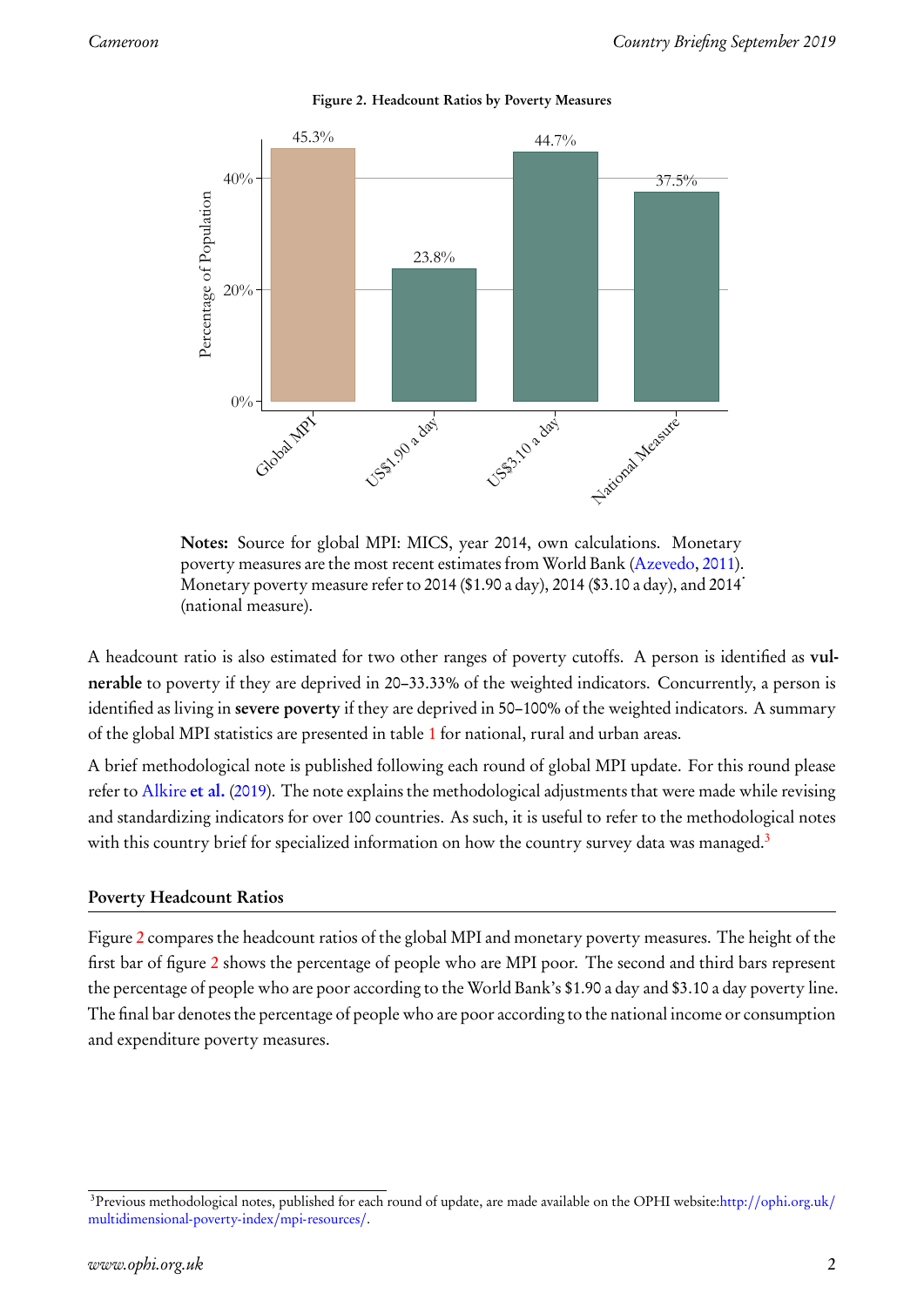<span id="page-2-0"></span>

#### Figure 3. Headcount Ratios for Global MPI, Severe Poverty and \$1.90/day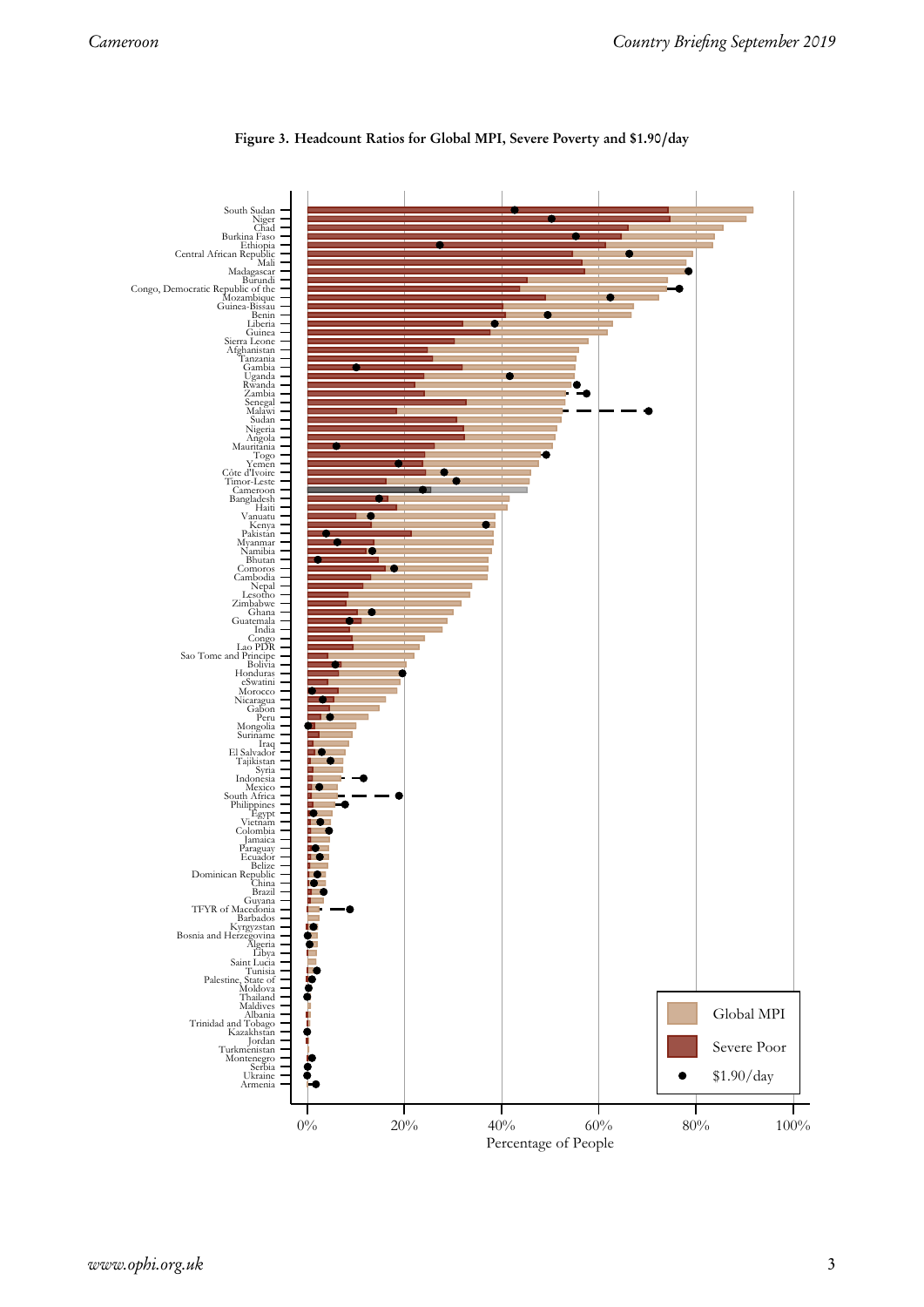Figure [3](#page-2-0) shows the percentage of people who are MPI poor in the countries analyzed. The bar denoting this country is in grey, with other countries shown in color. The percentage of people who are MPI poor is shown in beige. The height at each dot denotes the percentage of people who are monetary poor according to the \$1.90 a day poverty line in each country. The monetary poverty statistics are taken from the year closest to the year of the survey used to calculate the MPI. The year of the survey is provided in the footnote of figure [2](#page-1-1) and [3.](#page-2-0) In cases where a survey was conducted over two calendar years, the later period is taken as the reference year.

### Intensity of Multidimensional Poverty

Recall that the intensity of poverty (A) is the average proportion of weighted indicators in which poor people are deprived. A person who is deprived in 90% of the weighted indicators has a greater intensity of deprivation than someone deprived in 40% of the weighted indicators. Figure [4](#page-3-0) shows the percentage of MPI poor people who experience different intensities of deprivation. For example, the first slice of the pie chart shows deprivation intensities of greater than 33.33% but strictly less than 40%.

<span id="page-3-0"></span>

#### Figure 4. Intensity of Deprivation among MPI Poor

Notes: Source: MICS year 2014, own calculations. Depicted slices without label account for 1% or less.

In contrast, the bar graph in figure [5](#page-4-0) reports the proportion of the population in a country that is poor in that percentage of indicators or more. For example, the number over the 40%+ bar represents the percentage of people who are deprived in 40% or more of weighted indicators. For example, people who are deprived in 50% or more of the indicators are the subset of MPI poor people who are identified as living in severe poverty.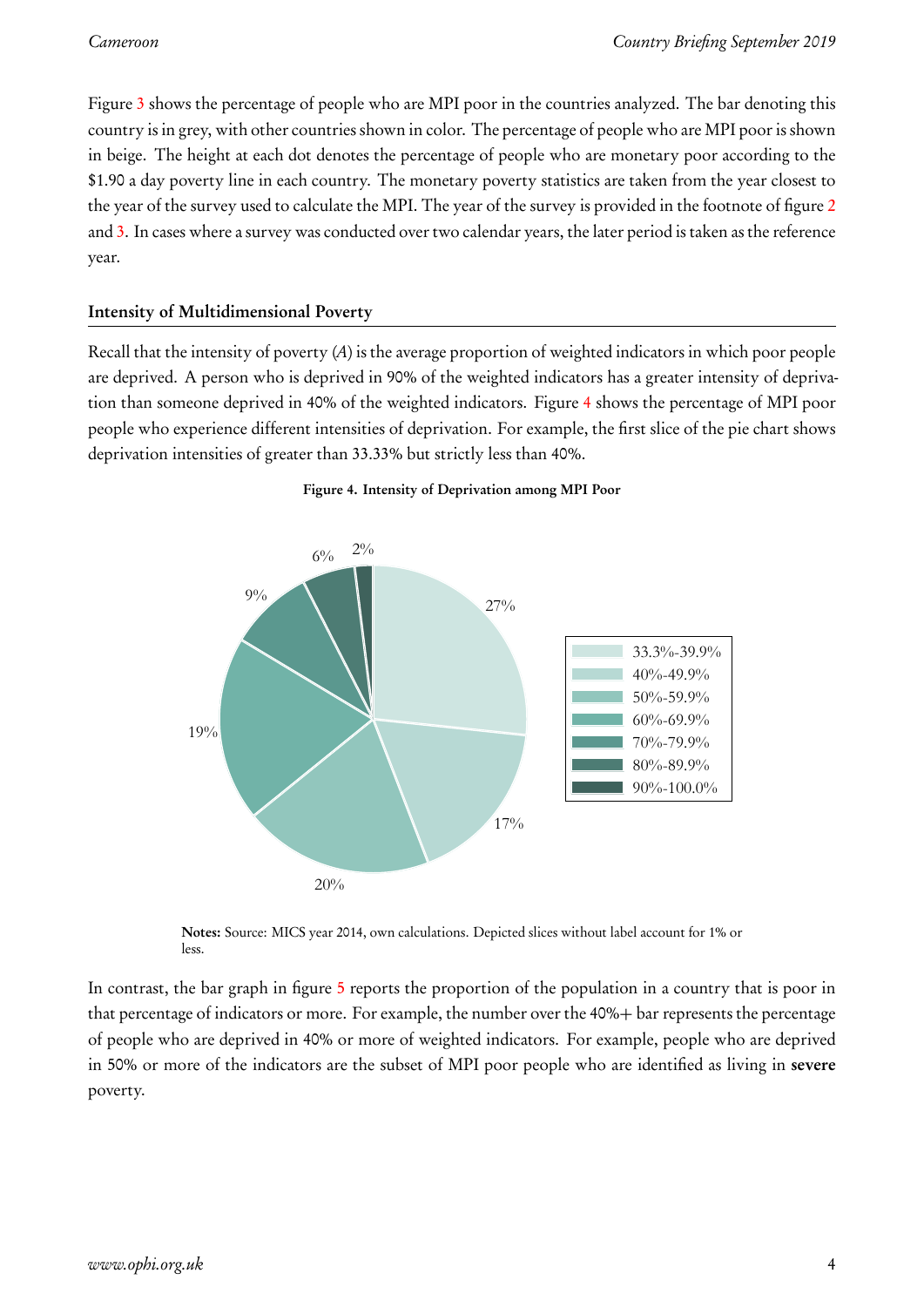<span id="page-4-0"></span>

Figure 5. Share of People by Minimum Deprivation Score

Notes: Source: MICS year 2014, own calculations. Category 33.3+% is equivalent to headcount ratio of global MPI, category 50+% corresponds to Severe Poverty of global MPI.

### Analyzing the Composition of Multidimensional Poverty

Dimensional Breakdown. The AF methodology has a property that makes the global MPI even more useful—dimensional breakdown. This property makes it possible to compute the percentage of the population who are multidimensionally poor and simultaneously deprived in each indicator. This is known as the censored headcount ratio of an indicator. Figure [6](#page-5-0) shows the censored headcount ratio of each indicator at the national level. Poverty information, however, becomes even more valuable when it is disaggregated by urban and rural areas. Figure [7](#page-5-1) illustrates the breakdown by indicators by country, and urban and rural areas. This analysis shows the contribution of different indicators to poverty in different areas, which can reveal structural differences in urban and rural poverty. This in turn could mean different policy responses in different areas, making the MPI useful for monitoring the effects of policy shifts and program changes.

Percentage Contribution. The censored headcount ratio shows the extent of deprivations among the poor but does not reflect the relative value of the indicators. Two indicators may have the same censored headcount ratios but different contributions to overall poverty, because the contribution depends both on the censored headcount ratio and on the weight assigned to each indicator. As such, a complementary analysis to the censored headcount ratio is the percentage contribution of each indicator to overall multidimensional poverty.

Figure [8](#page-6-0) contains two bar graphs that compare the percentage contribution of each indicator to national, rural and urban poverty. In the bar graph on the left-hand side, colors inside each bar denote the percentage contribution of each indicator to the overall MPI, and all bars add up to 100%. In the bar graph on the right, the height of each bar shows the contribution of each indicator to MPI. This enables an immediate visual comparison of the composition of poverty across areas.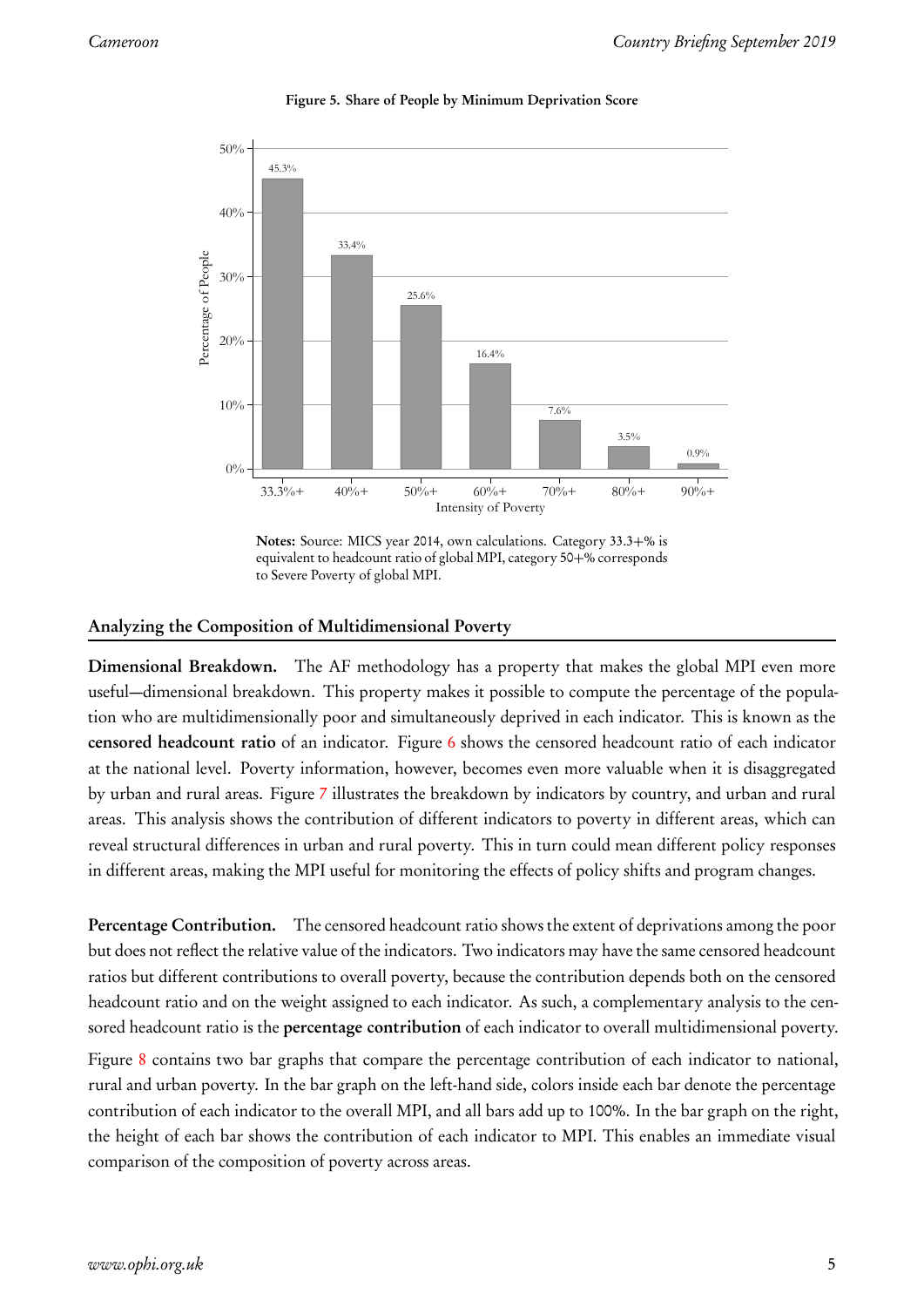<span id="page-5-0"></span>

Figure 6. Censored Headcount Ratios



<span id="page-5-1"></span>

Notes: Source: MICS year 2014, own calculations.

Notes: Source: MICS year 2014, own calculations.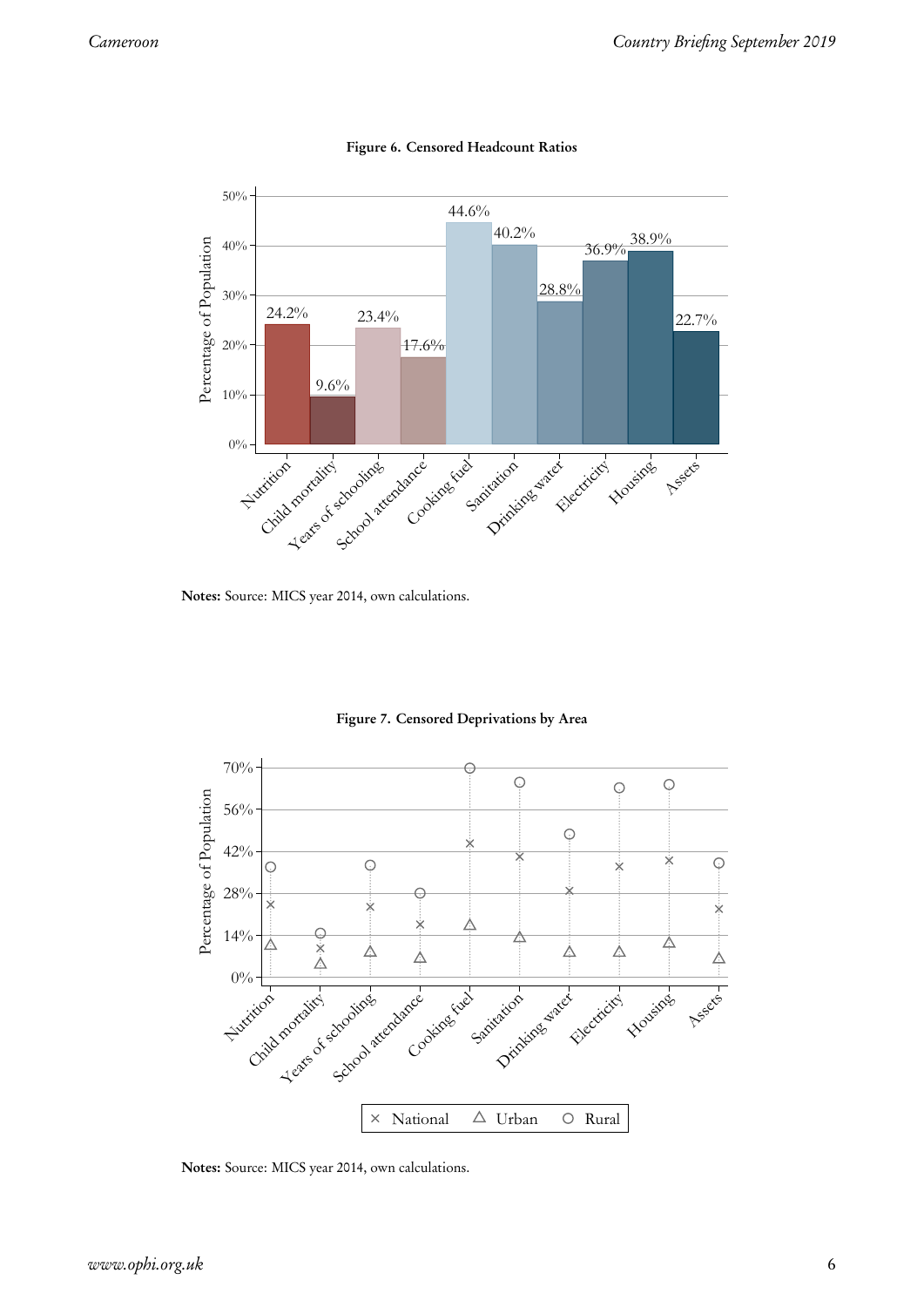<span id="page-6-0"></span>

#### Figure 8. Indicator Contribution to Overall Poverty by Area

<span id="page-6-1"></span>Notes: Source: MICS year 2014, own calculations.

|  |  |  |  |  | Table 2. Global MPI in Cameroon by Subnational Region |  |
|--|--|--|--|--|-------------------------------------------------------|--|
|--|--|--|--|--|-------------------------------------------------------|--|

| Region                | MPI   | H        | $\overline{A}$ | Vulnerable | Severe<br>Poverty | Population<br>Share |
|-----------------------|-------|----------|----------------|------------|-------------------|---------------------|
| Adamaoua              | 0.315 | 58.7%    | 53.6%          | 16.8%      | 35.2%             | 5.3%                |
| Centre (ex. Yaoundé)  | 0.143 | 33.4%    | 42.9%          | 25.2%      | $9.6\%$           | 7.4%                |
| Douala                | 0.022 | 5.5%     | 40.6%          | $11.7\%$   | $0.7\%$           | 9.8%                |
| Est                   | 0.307 | 57.7%    | 53.3%          | 15.5%      | 33.3%             | 5.7%                |
| Extrême-Nord          | 0.480 | 80.0%    | 60.0%          | $12.7\%$   | 58.2%             | 21.4%               |
| Littoral (ex. Douala) | 0.078 | 19.1%    | 40.9%          | 22.7%      | $3.3\%$           | 3.8%                |
| Nord                  | 0.423 | 73.0%    | 57.9%          | $13.4\%$   | 50.4%             | 11.7%               |
| Nord-Ouest            | 0.173 | 39.4%    | 43.9%          | 25.1%      | 12.9%             | 7.4%                |
| Ouest                 | 0.139 | 33.2%    | 42.0%          | 23.8%      | $7.3\%$           | 9.0%                |
| Sud                   | 0.128 | $30.1\%$ | 42.4%          | 26.6%      | $9.6\%$           | 2.8%                |
| Sud-Ouest             | 0.136 | 32.0%    | 42.5%          | 24.7%      | 8.3%              | 7.8%                |
| Yaoundé               | 0.015 | 3.9%     | 37.7%          | 8.6%       | $0.2\%$           | 7.9%                |

Notes: Source: MICS year 2014, own calculations.

### Subnational Analyses

In addition to providing data on multidimensional poverty at the national and urban-rural level (as shown in table 1), the MPI can also be computed by subnational regions to show disparities in poverty within countries. Subnational disaggregations are published when the survey used for the global MPI is representative at the subnational level.

Table [2](#page-6-1) shows a summary of the global MPI statistics by subnational region. The last column of the table also presents the population share of each region. The population share was obtained by applying the sampling weight in the respective survey dataset to the final sample used for the computation of the reported poverty statistics in this country profile. The population-weighted regional figures on  $MPI$ ,  $H$  and  $A$  add up to the national figures.

Figure [9](#page-7-0) shows the contribution of each indicator to overall MPI at the subnational level. The regions are sorted by increasing values of the global MPI with the poorest region on the right.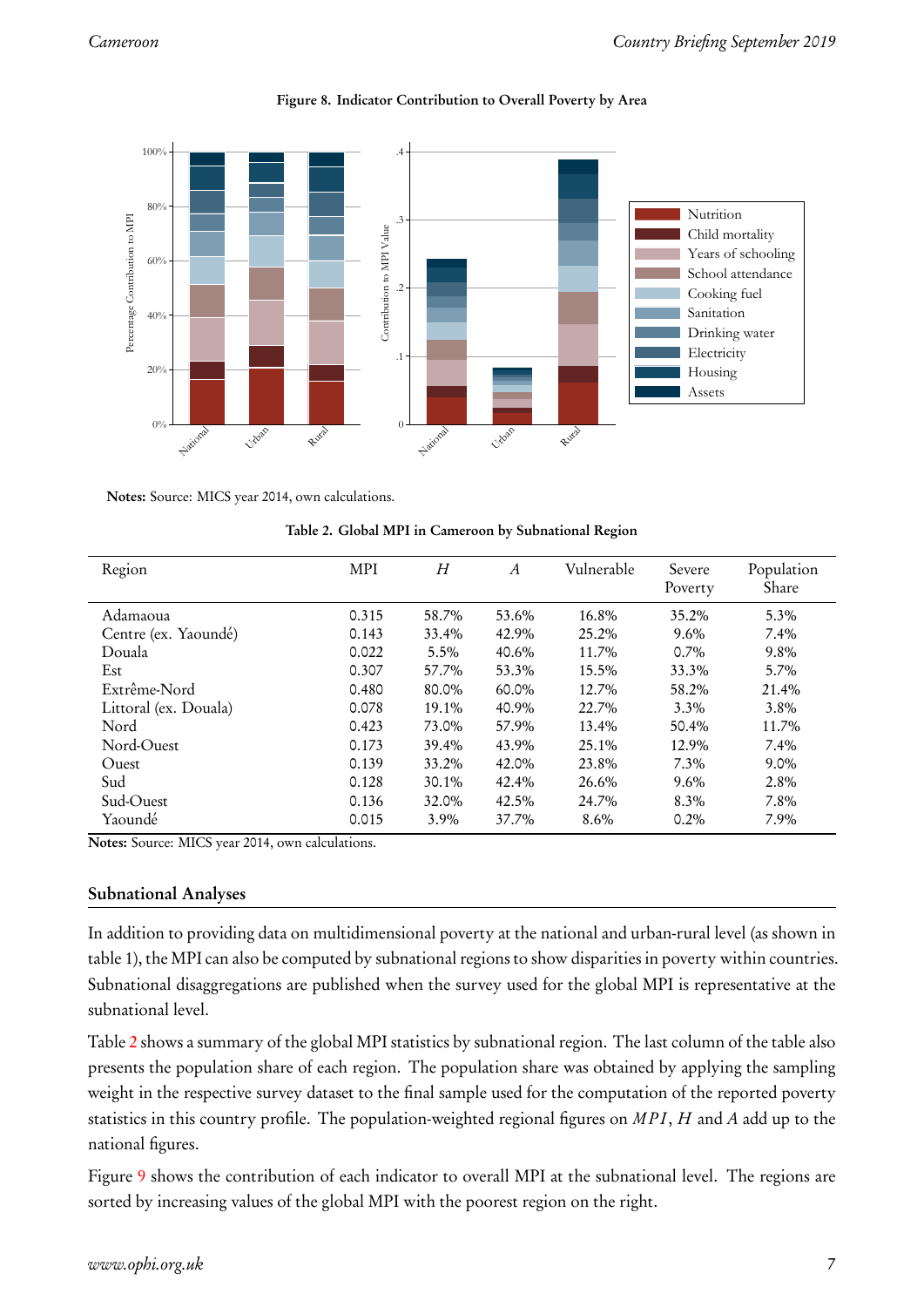<span id="page-7-0"></span>

#### Figure 9. Indicator Contribution to Global MPI of Subnational Regions

Notes: Source: MICS year 2014, own calculations.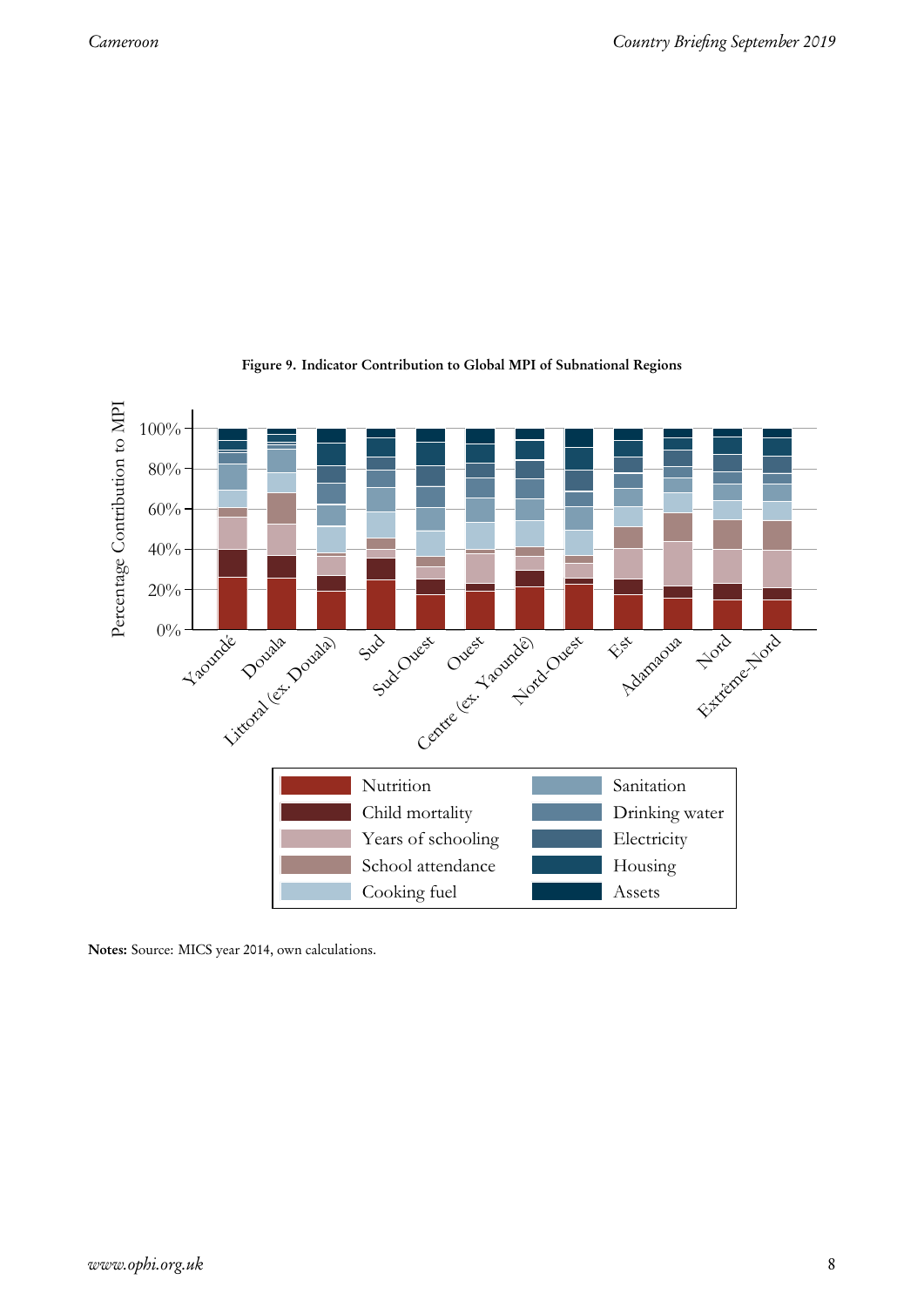### Appendices

<span id="page-8-0"></span>

| Dimension           | Indicator             | Deprived if                                                                                                                                                                                | Related to       | Weight         |
|---------------------|-----------------------|--------------------------------------------------------------------------------------------------------------------------------------------------------------------------------------------|------------------|----------------|
| Health              | Nutrition             | Any person under 70 years of age for whom there is nutritional in-<br>formation is <b>undernourished</b> . <sup>1</sup>                                                                    | SDG <sub>2</sub> | $\frac{1}{6}$  |
|                     | Child<br>mortality    | A child under 18 years of age has died in the family in the five-year<br>period preceding the survey. <sup>2</sup>                                                                         | SDG <sub>3</sub> | $\frac{1}{6}$  |
| Education           | Years of<br>schooling | No household member aged 10 years or older has completed six<br>years of schooling.                                                                                                        | SDG <sub>4</sub> | $\frac{1}{6}$  |
|                     | School<br>attendance  | Any school-aged child <sup>3</sup> is not attending school up to the age at which<br>he/she would complete class 8.                                                                        | SDG4             | $\frac{1}{6}$  |
| Living<br>Standards | Cooking fuel          | A household cooks with dung, agricultural crop, shrubs, wood, char-<br>coal or coal.                                                                                                       | SDG <sub>7</sub> | $\frac{1}{18}$ |
|                     | Sanitation            | The household's sanitation facility is not improved (according<br>to SDG guidelines) or it is improved but shared with other<br>households. <sup>4</sup>                                   | SDG <sub>6</sub> | $rac{1}{18}$   |
|                     | Drinking<br>water     | The household does not have access to improved drinking water<br>(according to SDG guidelines) or safe drinking water is at least a 30-<br>minute walk (roundtrip) from home. <sup>5</sup> | SDG <sub>6</sub> | $\frac{1}{18}$ |
|                     | Electricity           | The household has no electricity. <sup>6</sup>                                                                                                                                             | SDG <sub>7</sub> | $\frac{1}{18}$ |
|                     | Housing               | The household has inadequate housing: the floor is of natural ma-<br>terials or the roof or walls are of natural or rudimentary materials. <sup>7</sup>                                    | $SDG$ 11         | $\frac{1}{18}$ |
|                     | Assets                | The household does not own more than one of these assets: ra-<br>dio, TV, telephone, computer, animal cart, bicycle, motorbike, or<br>refrigerator, and does not own a car or truck.       | SDG <sub>1</sub> | $\frac{1}{18}$ |

Table A.1. Global MPI

Notes: The global MPI is related to the following SDGs: No Poverty (SDG 1), Zero Hunger (SDG 2), Health & Well-being (SDG 3), Quality Education (SDG 4), Clean Water & Sanitation (SDG 6), Affordable & Clean Energy (SDG 7), Sustainable Cities & Communities (SDG 11).

 $^1$  Adults 20 to 70 years are considered malnourished if their Body Mass Index (BMI) is below 18.5m/kg<sup>2</sup>. Those 5 to 19 are identified as malnourished if their age-specific BMI cutoff is below minus two standard deviations. Children under 5 years are considered malnourished if their z-score of either height-for-age (stunting) or weight-for-age (underweight) is below minus two standard deviations from the median of the reference population. In the global MPI, most surveys had anthropometric information for children under 5 years. In addition most DHS surveys had nutrition information for women 15 to 49 years of age, and a few had nutrition information adult men.

<sup>2</sup> The child mortality indicator of the global MPI is based on birth history data provided by mothers aged 15–49. In most surveys, men have provided information on occurrence of child mortality as well but this lacks the date of birth and death of the child. Hence, the indicator is constructed solely from mothers. However, if the data from the mother is missing, and if the male in the household reported no child mortality, then we identify no occurrence of child mortality in the household.

<sup>3</sup> Data source for age children start compulsory primary school: DHS or MICS survey reports; or http://[data.uis.unesco.org](http://data.uis.unesco.org/)/

<sup>4</sup> A household is considered to have access to improved sanitation if it has some type of flush toilet or latrine, or ventilated improved pit or composting toilet, provided that they are not shared. If survey report uses other definitions of adequate sanitation, we follow the survey report.

<sup>5</sup> A household has access to clean drinking water if the water source is any of the following types: piped water, public tap, borehole or pump, protected well, protected spring or rainwater, and it is within 30 minutes' walk (round trip). If survey report uses other definitions of safe drinking water, we follow the country survey report.

<sup>6</sup> A number of countries do not collect data on electricity because of 100% coverage. In such cases, we identify all households in the country as non-deprived in electricity.

<sup>7</sup> Deprived if floor is made of mud/clay/earth, sand, or dung; or if dwelling has no roof or walls or if either the roof or walls are constructed using natural materials such as cane, palm/trunks, sod/mud, dirt, grass/reeds, thatch, bamboo, sticks, or rudimentary materials such as carton, plastic/polythene sheeting, bamboo with mud, stone with mud, loosely packed stones, adobe not covered, raw/reused wood, plywood, cardboard, unburnt brick, or canvas/tent.